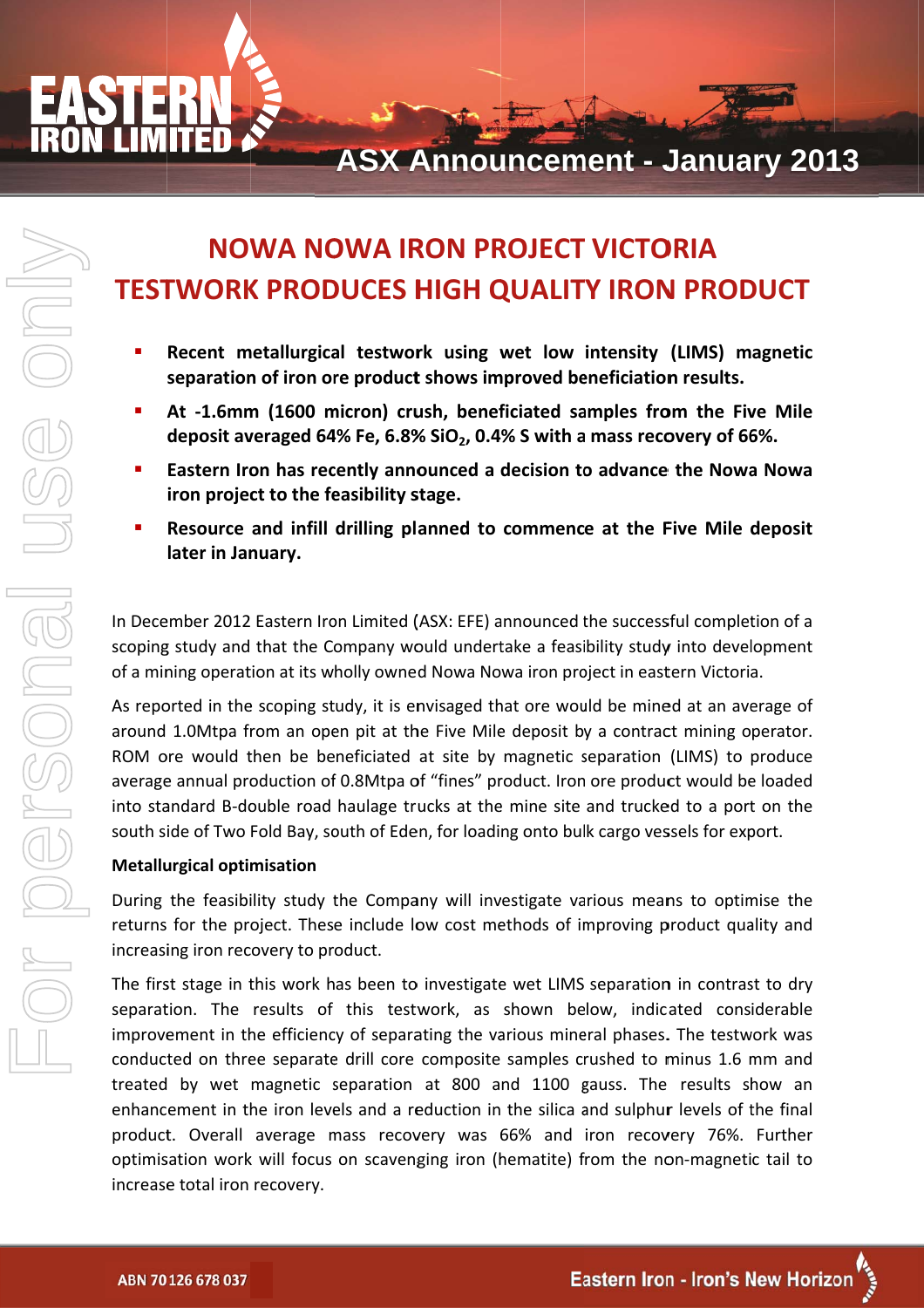

| Sample1                                      | Wet<br><b>LIMS</b>               |  |
|----------------------------------------------|----------------------------------|--|
|                                              | Dry                              |  |
|                                              | <b>LIMS</b>                      |  |
| <b>Sample 2</b>                              | Wet<br><b>LIMS</b>               |  |
|                                              | Dry                              |  |
|                                              | <b>LIMS</b>                      |  |
| Sample 3                                     | Wet                              |  |
|                                              | <b>LIMS</b>                      |  |
|                                              | Dry<br><b>LIMS</b>               |  |
| <b>Average</b>                               | <b>Wet</b>                       |  |
|                                              | <b>LIMS</b>                      |  |
| concentrates in iron<br>coarse product which |                                  |  |
| <b>Next Steps</b>                            |                                  |  |
| The program over tl<br>program at the Five I |                                  |  |
|                                              | infill the curre                 |  |
|                                              | investigate ex<br>provide samp   |  |
|                                              | variability stu<br>provide geote |  |
| <b>About Nowa Now</b>                        |                                  |  |

### **WET LIMS TESTWORK RESULTS**

**Crush size Mass** Fe%  $SiO<sub>2</sub>%$ **S%** Fe Rec % Rec%  $(mm)$ 1100G 1600  $73.3$ 63.9  $7.5$ 0.58 82.90 1600 90.6 10.6 1.53 58.6 93.97 1600 1100 G 64 62.5 7.9  $0.27$ 75.76 1600 86.3 56.2  $12$  $0.57$ 91.86 1100 G  $0.36$ 1600 60.9 66.3  $5.1$ 68.09 1600 83.1 61.5 7.8 1.16 86.18 1100G 66.1 64.2  $6.8$  $0.4$ 75.6

IMS product is a high quality iron product similar to many magnetite content and the level of deleterious elements but superior in being a h does not require pelletising and can be sold as a blast furnace feed.

he coming weeks will focus on initiating an RC/diamond core drilling Mile iron deposit to:

- ent resource model,
- xtensions to the current resource.
- bles for further metallurgical testwork including crushing tests and ore dies. and
- echnical data for mine design

## a i

oject is 100% owned by Eastern Iron and is located in eastern Victoria some 50km east of the regional centre of Bairnsdale. The Company is investigating the potential to mine high grade iron ore from several magnetite deposits located north of the village of Nowa Nowa and close to the Princes Highway. During 2012 Eastern Iron has completed preliminary drilling and metallurgical testing culminating in a published resource totalling 11.55Mt @ 49.8%Fe (see ASX announcement dated 4 September 2012) and a scoping study into a possible mining development.